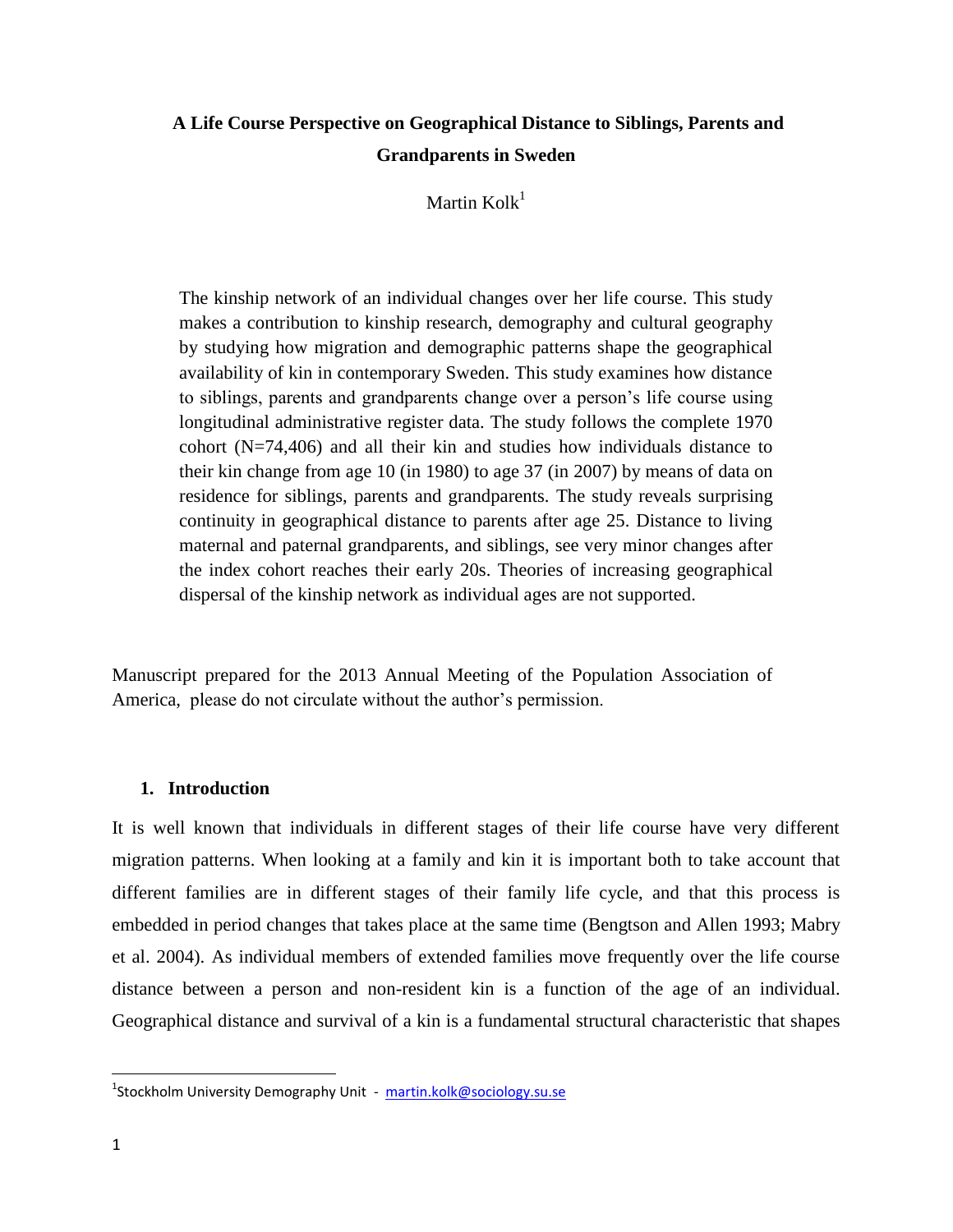contact, obligations and provision/acquisition of care. Researchers have speculated that the emotional and care giving role of kin might grow in importance in the near future as life expectancy increases (Wachter 1997; Bengtson 2001). However, an understanding on how availability of kin changes over the life course is currently lacking.

This study will examine how geographical distance to siblings, parents and grandparents changes over the life course when an individual ages. I will follow a Swedish cohort from age 10 until they are 37. Questions on geographical distance to kin are dependent on patterns of internal migration, age of the index generation and their kin, preferences for living close/far from kin and mortality patterns. While researchers have examined these determinants by themselves, geographical data on how geographical proximity changes to kin over the life course remains a black box. The question is relevant for understanding how the economic, social and demographic changes the last century have affected relationships with non-resident family members. This study will fill an important gap in the intersection between demography, kinship research and cultural geography.

### **2. Background**

I will first begin by presenting an overview on previous research on geographical proximity to kin. This will be followed by a discussion of specific factors shaping geographical distance to the specific different kin-dyads examined in the study.

The geography of non-residential families is a topic for research that has seen a growing amount of research. A large number of studies have examined trends and determinants of geographical distance to kin in adulthood. Research on distance to parents in adulthood remains common (e.g. Rossi and Rossi 1990; Mulder and Kalmijn 2006; Hank 2007; Malmberg and Pettersson 2007; Michielin and Mulder 2007; Bordone 2009; Blaauboer et al. 2011; Løken et al. 2013). This research is often presented in a context of parents as potential resources in for example child care. There has also been cross sectional research on distance to siblings in adulthood (White 2001; Kok and Bras 2008). A small amount of research have looked at distance between adults and their grandparents (Lundholm and Malmberg 2009). Most of these studies have shown how these patterns change by age of the kin, but they have typically relied on cross-sectional data from a given period instead of following the same individuals over their life course. It has also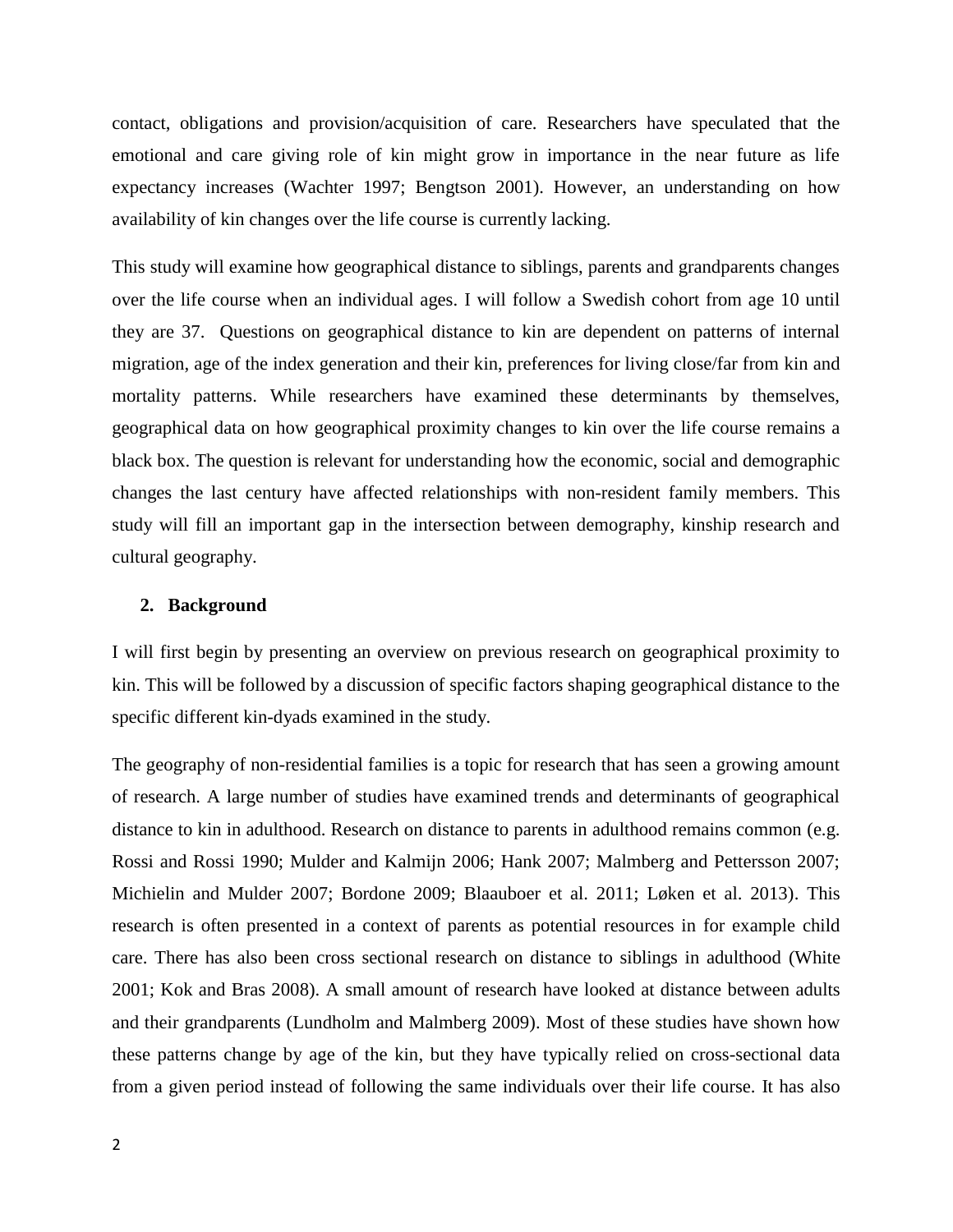been shown that distance to family members is an important factor shaping migration decisions (e.g. Michielin et al. 2008; Pettersson and Malmberg 2009).

Most internal migration in Sweden takes place within the municipality. Long distance migration is comparatively rare and is usually associated with employment or educational decisions. Swedish migration flows have during most of the  $20<sup>th</sup>$  century been dominated by movement from rural areas characterized by few employment opportunities, towards the larger metropolitan areas. This pattern is particularly pronounced for women who more often leave their home municipality. Young adults also move to cities with major universities to acquire tertiary education.

The following kinship terminology will be used in the study to refer to different kin. The anchor generation born in 1970 will be referred to as the index cohort and individual members will be referred to as ego. All other kinship terms will be in relation to the kinship network (kindred) of the index individuals. I will use the term family of origin to refer to the nuclear family which includes ego, ego's siblings, and his parents. The nuclear family consisting of grandparents and parents of ego will be referred to as the parental family of origin.

Geographical distance to kin is affected by many important factors as individuals move for different reasons in different parts of their life course (Lee 1966; Rossi 1980). As the main outcome of this study is distance between a geographical dyad, changes in distance for the dyad can be the result from a move from either individual in the dyad. Increasing distance between adult children and there is the results of migration events in both generations.

Distance to siblings and parents are affected by moving out from the family of origin for young adults. Because migration propensities are comparatively high in early adulthood (Glick 1993; Geist and McManus 2008), increasing distance between egos and their parents, will most often be the result of a migration by ego. An important life course event in early adulthood is of course to leave the family home. Sweden is both today and historically characterized by a neo-local pattern of household formation in which adults leave the parental home in the late teens or early twenties (Hajnal 1982; Dribe 2000; Dribe and Stanfors 2005). Three generation households are very rare in Sweden (Sundström 1987). Nest leaving is most commonly not associated with long distance migration in Sweden. Important exceptions are migration to attend tertiary education, as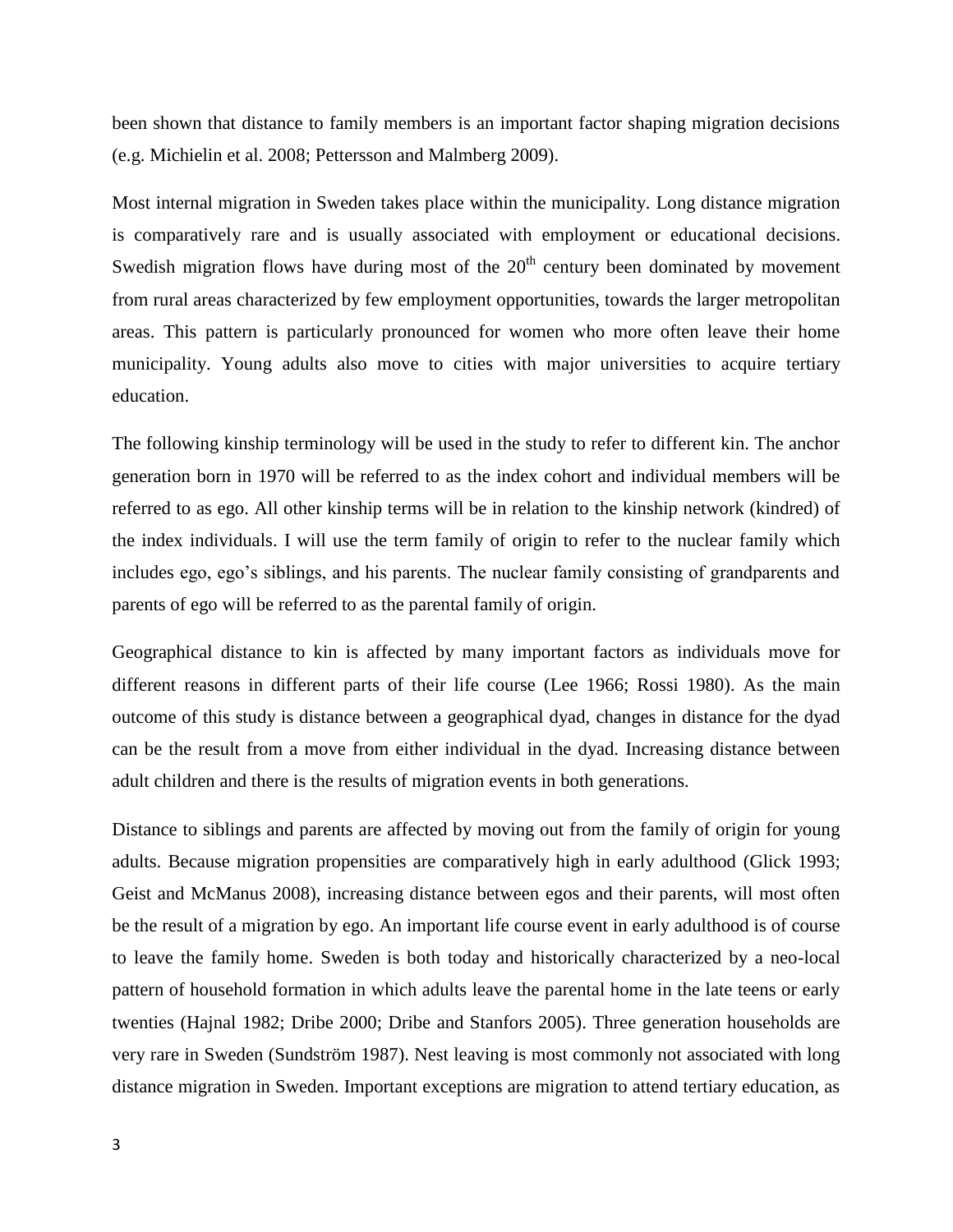well as migration streams from more rural municipalities to larger cities. Median age at leaving parental home is a little over age 20 for women and a little before age 22 for men for the 1970 cohort (Statistics Sweden 2008). Another factor associated with distance to biological parents during childhood is the prevalence of union dissolution and stepfamily formation (Andersson 2002).

Geographical distance to grandparents is both shaped by migration decisions of the grandparents, the parents and the index generation. Distance is still mainly shaped by the index generation's mobility, but migration of either the parental family of origin or egos family of origin during egos' childhood could also be important. An additional important aspect when looking at geographical distance to grandparents is survival patterns. When the index generation ages a the pool of grandparents will shrink (Wolf 1994). This will in particular be pronounced for patrilineal and male grandparents, sex differentials in life expectancy and age hypergamy (Kolk 2012).

Geographical distance to siblings, unlike parents and grandparents, are also determined by migration propensities of another similar aged individual, on top of the index generation. Full siblings typically share their parental home until they reach early adulthood. Birth order is an important factor mediating distance to siblings, as geographical proximity to siblings for early born primarily are determined by individual migration decision, while in contrast later born will first experience their siblings leaving the parental home.

Based on previously discussed patterns in internal migration and the age profile of migration, one would expect geographical distance to continue to increase through the life course. This pattern will be much stronger in the early twenties when egos leave parental home, but will continue as ego ages as both ego and his kin will continue to migrate for various labor market reasons. Thus, I propose the following hypothesis.

*H1: Distance to siblings, parents, and grandparents will increase continuously over the life course.*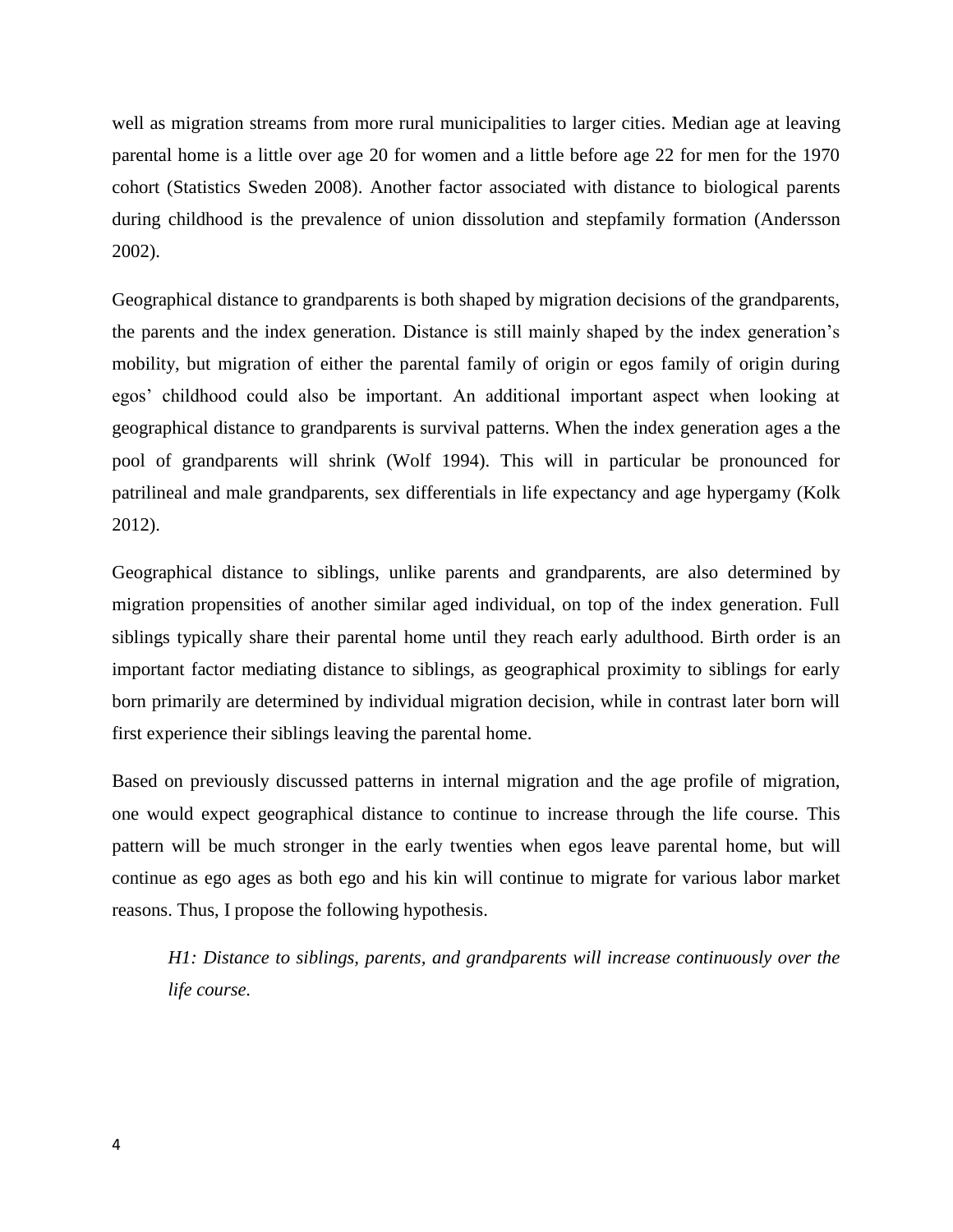### **3. Research Design**

This study will use a longitudinal design following the entire Swedish 1970 cohort from 1980 to 2007 and study how distance to siblings, parents and grandparents change over the life course following the same individuals. Strengths of the study is annually updated life course data, inclusion of all the siblings, parents and grandparents of young adults, and the use of total population register with complete micro-level kinship networks. Longitudinal information on survival status of the index cohort and their kin will also be an integrated part of the analysis.

A key strength of this study is to look at the same individuals over their life course. In this way the actual experience of a real cohort can be shown and one can see how mortality affects distance to kin as older kin gradually pass away. By following the same cohorts over time many selection issues related to mortality that would be a problem in cross sectional survey studies are avoided. The use of complete population data also means that we can avoid issues like nonresponse rate and sample attrition which greatly could bias this kind of studies. To examine the effect of age and life cycle-stage on geographical distance to kin longitudinal data is needed. Information on survival and geographical information on adult individuals' parents and grandparents is also required. In this study the multigenerational depth is bounded by the limits of the Swedish multigenerational register, limiting cohorts with information on grandparents to the 1970 cohorts. As the data just look at a single cohort, it is important to consider that one cannot isolate period changes during the study from age pattern as the index generation grows older.

The paper will only examine family relations in the sense of genealogical kinship defined by biological parenthood. Family structure is defined from the biological parents and grandparents an individual had at birth. The study will not examine the role of grandparental and parental separation, or the role of half siblings and stepparents. Registry data is excellent for these kinds of analysis, but one should keep in mind the limitations of this structural view of kinship.

### **4. Data and Methods**

This study is based on administrative data on the complete Swedish population. The index population is all men and women born in Sweden 1970 which also has Swedish born parents ( $N_{\text{women}}$ = 36,282 women and  $N_{\text{men}}$ = 38,124 men). The latter condition is necessary to ensure that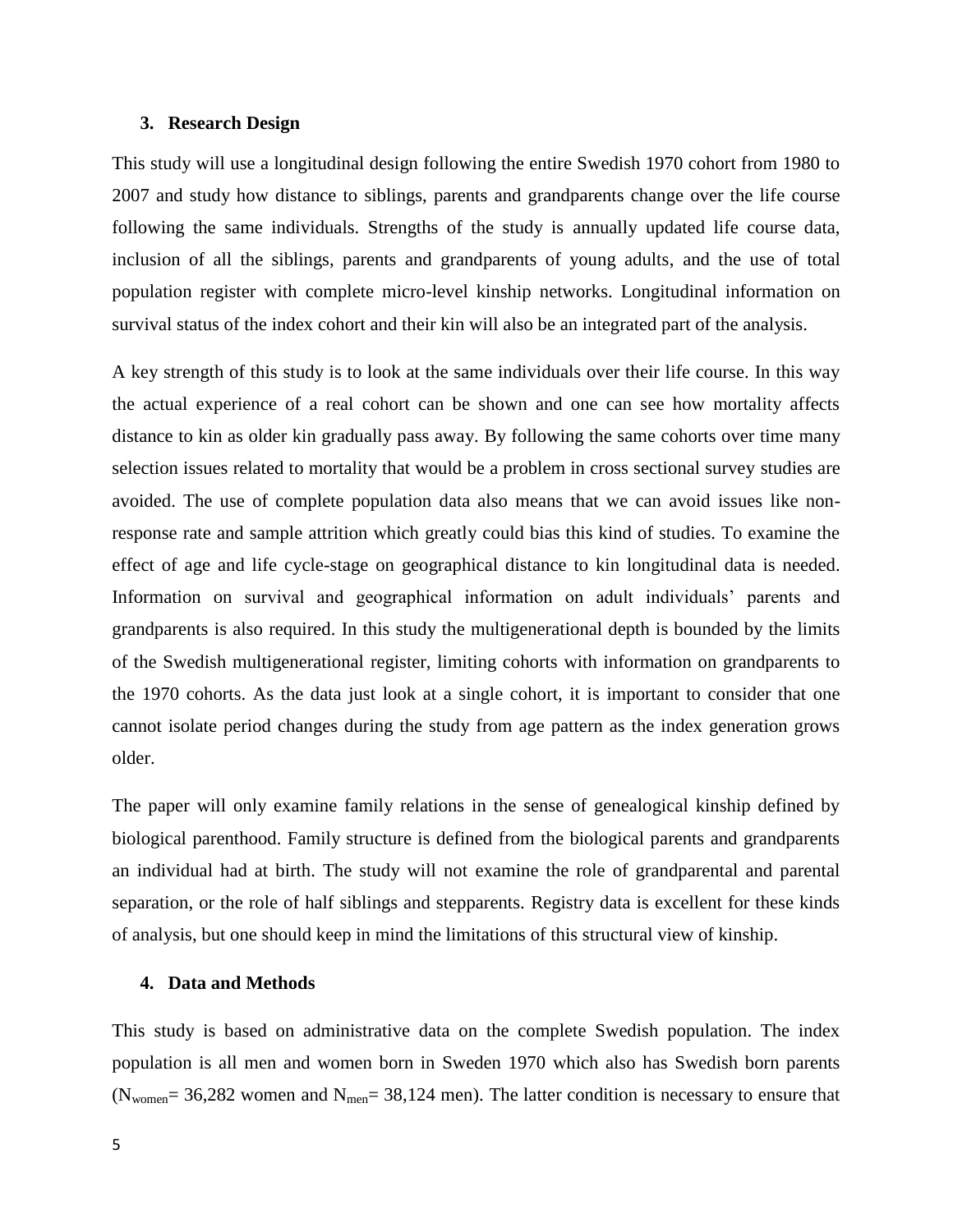most individuals can be connected with their kin. These individuals are linked to their full siblings, parents and grandparents by means of the Swedish multigenerational register. Individuals can be linked to their parents starting in the early 1930s, conditioned on that the kin survived until 1960. In practice, virtually the entire cohort can be connected to all their parents and siblings and over 90% to each of their grandparents. All linkage is with biological parents/kin. Geographical information is collected based on 'de jure' residency at the end of every year starting from 1980. Geographical residence is computed using coordinates of population weighted municipality midpoints<sup>2</sup>. A map of municipalities in Sweden is provided in Appendix A. Unfortunately, more detailed geographical information is not available in long comparable time series.

At every year between 1980 and 2007 distance is calculated for all kin dyads in the study. These trends are then presented in time series following the male and female 1970 cohort from age 10 to age 37. Distance to closest younger sibling, closest older sibling, mothers, fathers and all four sets of grandparents is calculated every year. Sibling sets are defined as children sharing two biological parents, only full siblings will be examined. Data analysis on sibling sets is restricted to distance to the closest younger/older sibling in age. Sibling sets with twins are also excluded when computing information on distance to siblings. Before 1990 reliable mortality data on people above age 75 is lacking in available registries, therefore for 1980-1989 information will only be presented on geographical distance to siblings and parents.

## **5. Results**

The results of the study will be presented as a large number of graphs showing distance as to categories of kin as the index generation age. Distance to the mother, father, maternal/paternal grandmother, and younger/older siblings will be presented each showing trends for each dyad. Only results for female egos will be presented in the study, results for male egos were overall qualitatively very similar. Results for distance to biological parents will be shown first after which I will show distance to grandparents. Finally I will show distance to older/younger sibling.

 $\overline{\phantom{a}}$ 

<sup>&</sup>lt;sup>2</sup> Sweden had 299 municipalities, together having a population of 9,174,464 individuals in 2007. In 2007 the median municipality population was 15,297, and the median area 673 square kilometers (241 square miles).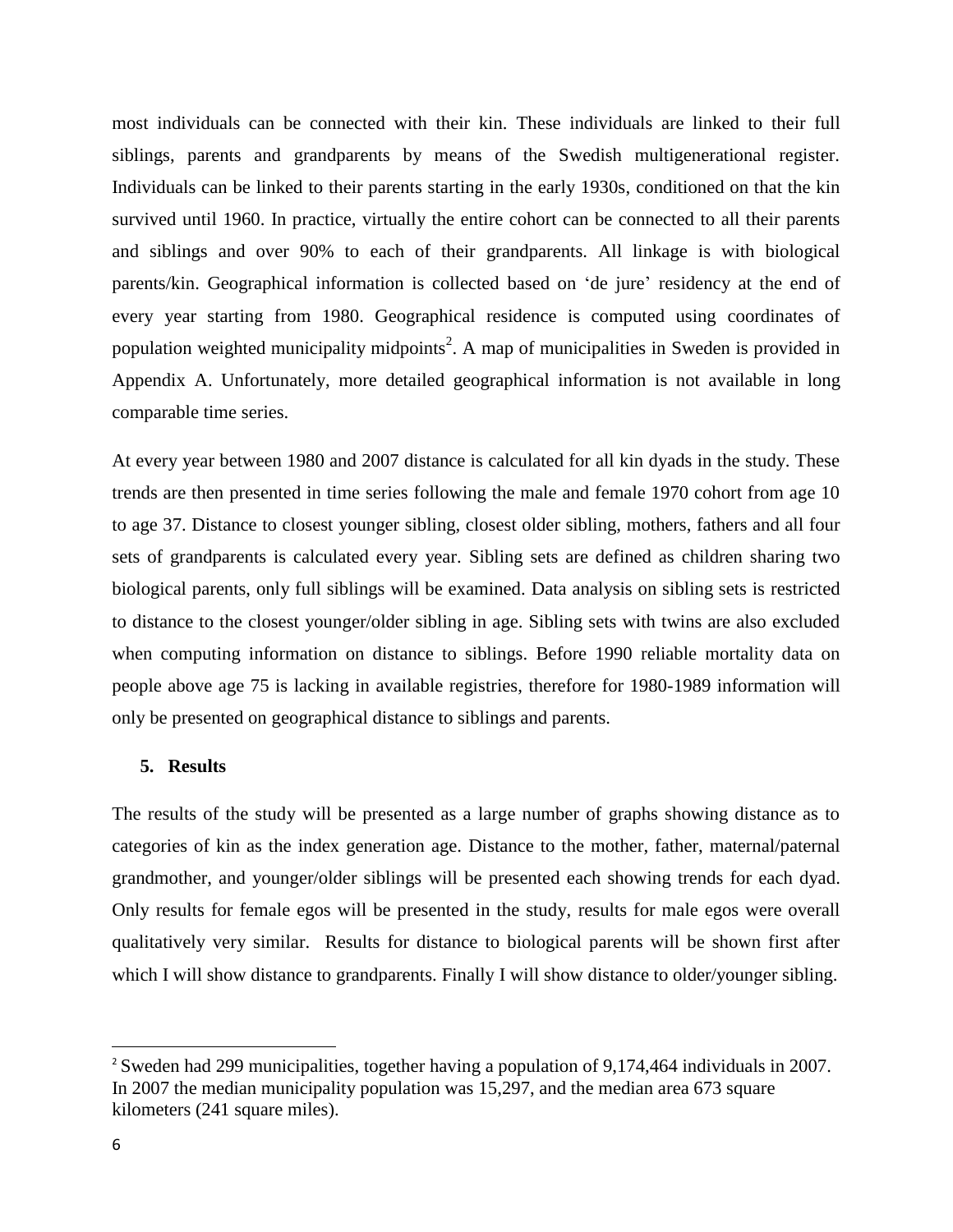Figure 1 shows geographical distance to ego's father and the mother. The vast majority of children between age 10 and 18 lives in close proximity to their biological parents. Most of these individuals share household with their parents, but an increasing fraction over time lives with a separated parent or have recently moved out to an own dwelling. Around age 20, when the index cohort leave parental home, it becomes more common that geographical distance to parents are within short commuting distance. This is increasingly followed by an increase in longer geographical distance between ego and parents. Around age 27 the increase in distance between egos and their parents flattens out and is largely stable from then on until age 37. Distances to fathers are marginally larger than distance to mother. This is most likely mainly due to different custody agreements after parental separation. Fathers unsurprisingly have higher mortality than mothers.





Distance to grandmothers is presented in figure 2. Results for distance grandfathers are largely similar and will not be shown. When examining geographical distance to egos' grandparents, mortality plays an important role. Due to data limitations only time series from 1990 and age 20 are available. At age 20 around 70% have a living maternal or paternal grandmother. At age 37 the probability is only 30% that each of the grandmothers are alive. When only looking at egos that have living grandparents, there is great continuity in geographical distance. There is a small increase in dyads with large distances for egos in their early twenties but from then to the late thirties distance to living grandparents is virtually constant. There are almost no differences between distances to maternal and paternal grandmothers.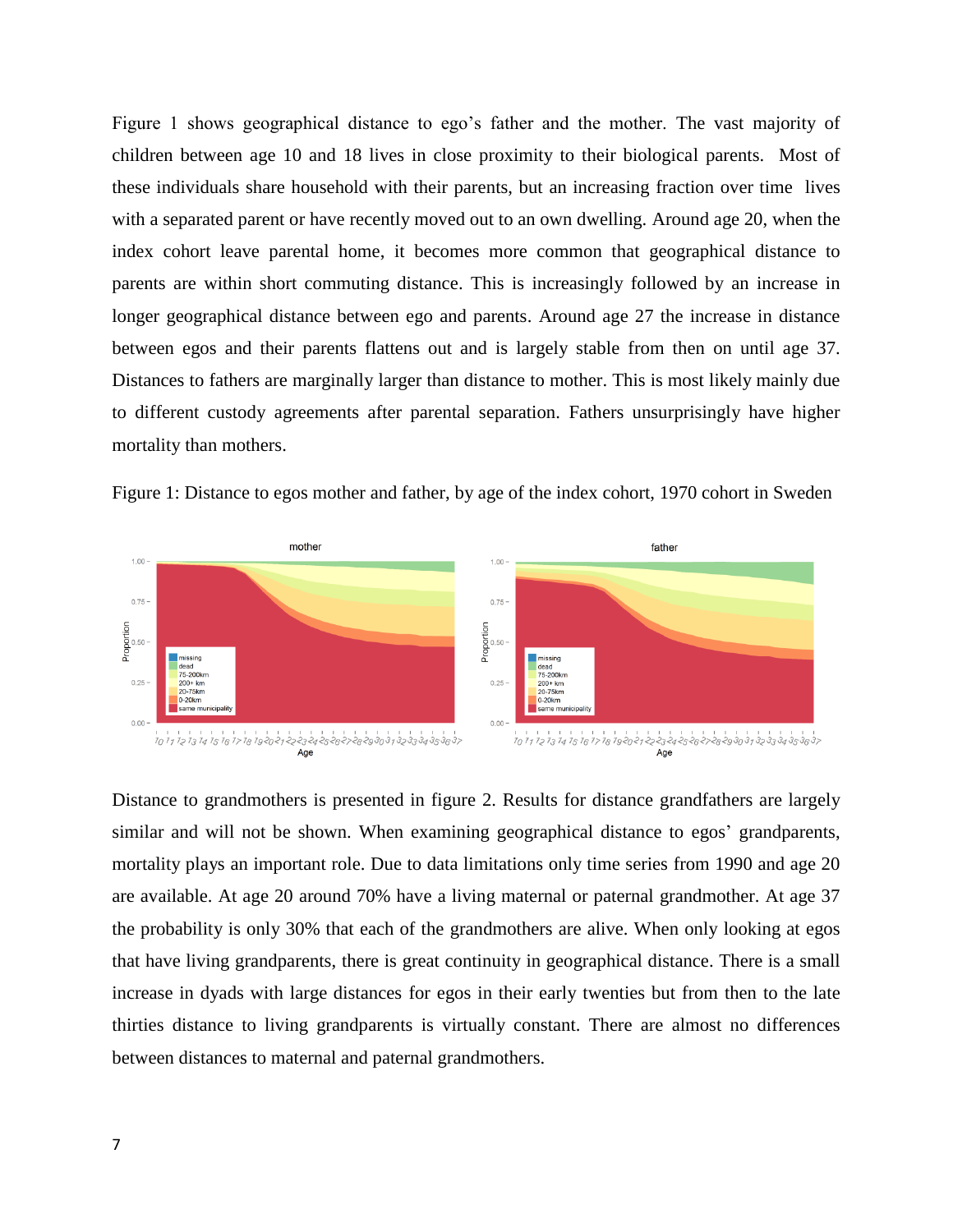

Figure 2: Distance to egos maternal and paternal grandmother, by age of the index cohort, 1970 cohort in Sweden

In Figure 3 data on geographical distance to younger and older siblings are presented. The graph only shows data on individuals who have either a younger or older sibling (around 50% in either case). Results are broadly similar as results for distance to parents. Siblings live somewhat further away compared to parents. This is likely because the distance of the dyad is conditional on internal migration of two young adults instead of one adult. People live closer to younger siblings than older siblings, as the latter is older therefore more mobile.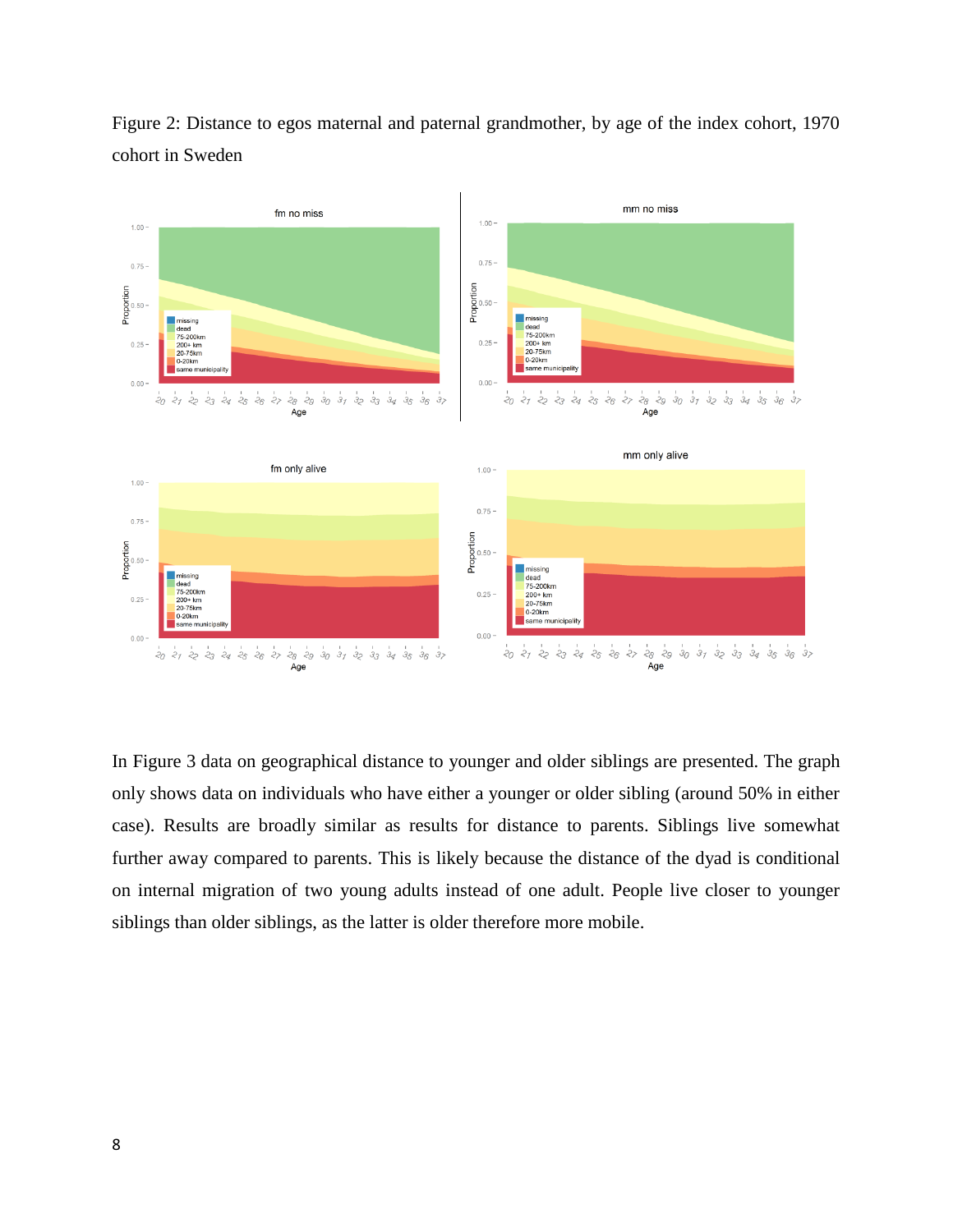Figure 3: Distance to egos younger and older sibling, closest in age (if such a sibling exist, and is not dead), by age of the index cohort, 1970 cohort in Sweden



Future analysis will most likely rely more on continuous instead of categorical data on distances. The interaction between different kin will also be looked at, examining questions such as having any grandparent alive or within 100 km, and the relative distance between various categories of kin. Looking more carefully at the full kinship network of a kin, will answer important questions about how the complete immediate kin universe changes over time. I will finally consider to use descriptive sequence analysis to produce area graphs consisting of horizontal lines representing single individuals.

#### **6. Discussion**

This study makes several contributions to our understanding of social and geographical kinship over the life course. The most striking finding of the early results is the continuity and lack of change over the life course. Once children have moved out of the parental home geographical distance to their parents appears to be quite stable. When looking at geographical distance to grandparents the continuity is similarly salient. Thus, the hypothesis of increasing geographical distance to family members is only supported for younger adults. Mortality steadily reduces the pool of grandparents but the geographical composition of the surviving kin appears relatively constant, however it is possible that conflicting selecting forces are at work. It appears that a view on the life course in which distance to extended kin steadily increases as the kinship network disappears is too simplified. This has implications for how we understand the availability of kin of adults in family formation ages in western countries. The role of kin has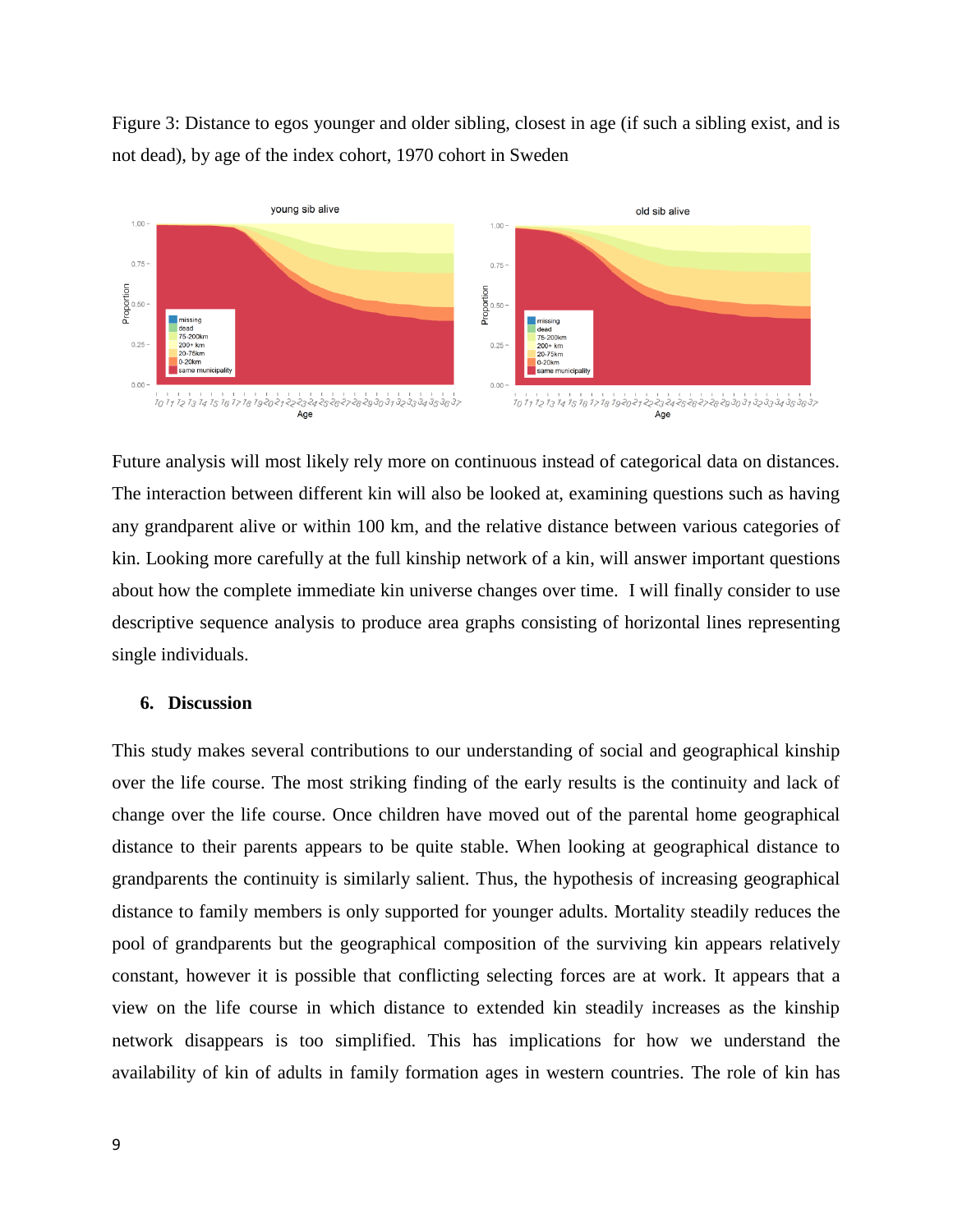mobility attractors is one plausible explanation for the continuity in geographical distance over the life course (e.g. Michielin et al. 2008; Pettersson and Malmberg 2009).

The results confirm previous results on Swedish family geography in which most people live close to their relatives (Malmberg and Pettersson 2007; Fors and Lennartsson 2008; Lundholm and Malmberg 2009; Pettersson and Malmberg 2009). The findings also highlights the important part which demography plays in kin availability at higher ages (Wolf 1994; Murphy 2011). It is impossible to examine distance to kin over the life course without considering the huge impact of mortality on the probability of having living grandparents. The degree to which this selection on survival affects intergenerational distance deserves consideration in future research. The overall results highlight the need for more research using a longitudinal approach when studying family geography.

### **7. Acknowledgments**

The study is supported by financial support from the Swedish Research Council (Vetenskapsrådet) via the Swedish Initiative for Research on Microdata in the Social and Medical Sciences (SIMSAM): Register-based Research in Nordic Demography, grant 839-2008- 7495.

### **References**

- Andersson, G. 2002. Children's experience of family disruption and family formation: Evidence from 16 FFS countries, *Demographic Research 7*(7): 343-364.
- Bengtson, V. L. 2001. Beyond the nuclear family: The increasing importance of multigenerational bonds, *Journal of Marriage and the Family 63*(1): 1-16.
- Bengtson, V. L. and K. R. Allen. 1993. The Life Course Perspective Applied to Families Over Time, in P. Boss, W. J. Doherty, R. LaRossa, W. R. Schumm, and S. K. Steinmetz (eds.), *Sourcebook of Family Theories and Methods.* New York: Plenum Press, pp. 469-504.
- Blaauboer, M., C. H. Mulder, and A. Zorlu. 2011. Distances between couples and the man's and woman's parents, *Population, Space and Place 17*(5): 597-610.
- Bordone, V. 2009. Contact and proximity of older people to their adult children: a comparison between Italy and Sweden, *Population, space and place 15*(4): 359-380.
- Dribe, M. 2000. *Leaving Home in a Peasant Society. Economic Fluctuations, Household Dynamics and Youth Migration in Southern Sweden*. Södertälje, Sweden: Almqvist & Wiksell International.
- Dribe, M. and M. Stanfors. 2005. Leaving home in post-war Sweden, *Scandinavian Economic History Review 53*(2): 30-49.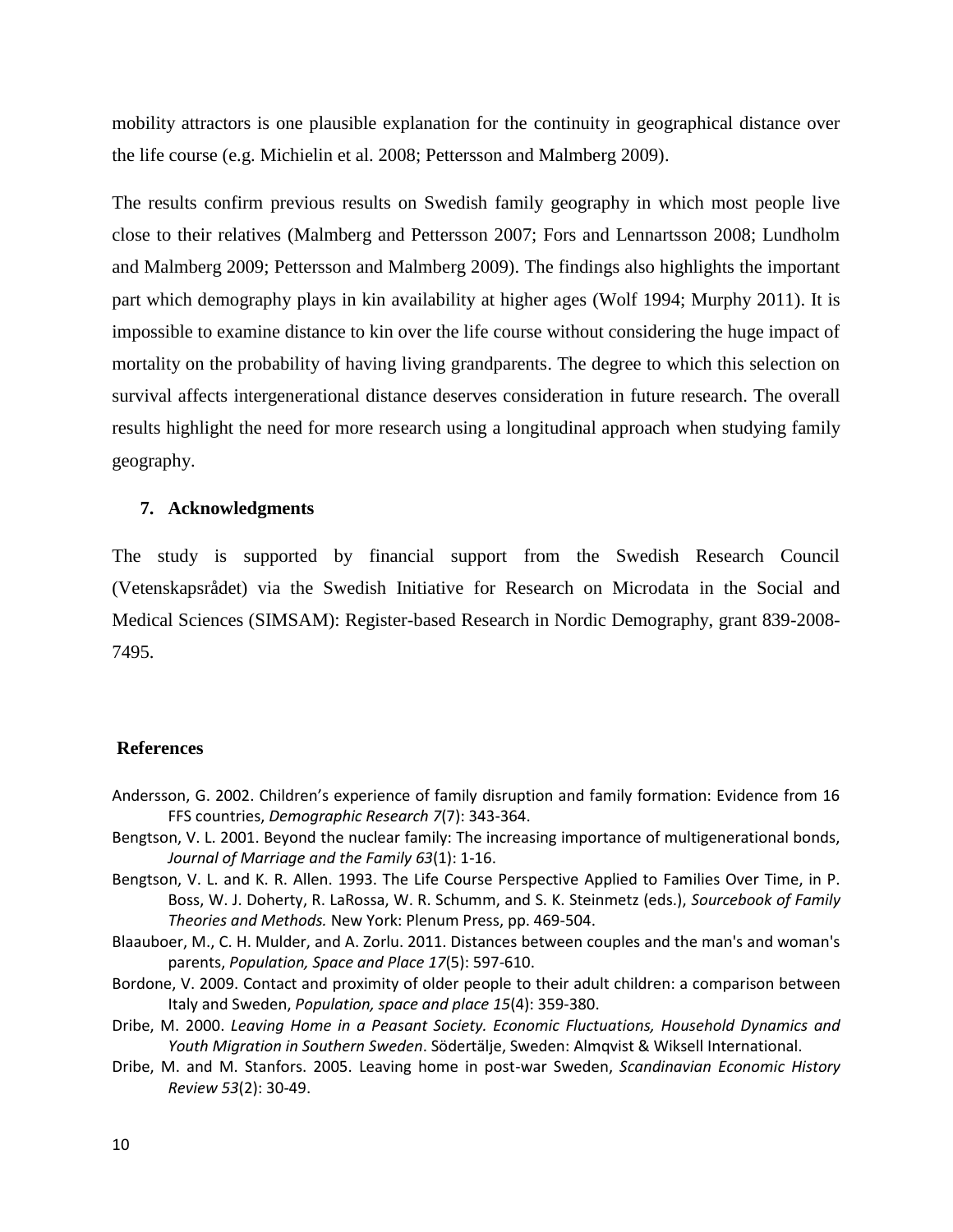- Fors, S. and C. Lennartsson. 2008. Social mobility, geographical proximity and intergenerational family contact in Sweden, *Ageing & Society 28*(2): 253-270.
- Geist, C. and P. A. McManus. 2008. Geographical mobility over the life course: motivations and implications, *Population, Space and Place 14*(4): 283-303.
- Glick, P. C. 1993. The impact of geographic mobility on individuals and families, *Marriage & family review 19*(1-2): 31-54.
- Hajnal, J. 1982. Two kinds of preindustrial household formation system, *Population and Development Review*: 449-494.
- Hank, K. 2007. Proximity and contacts between older parents and their children: A European comparison, *Journal of Marriage and Family 69*(1): 157-173.
- Kok, J. and H. Bras. 2008. Clustering and Dispersal of Siblings in the North-Holland Countryside, 1850- 1940, *Historical Social Research / Historische Sozialforschung 33*(3 (125)): 278-300.
- Kolk, M. 2012. Age Differences in Unions: Continuity and Divergence in Sweden between 1932 and 2007, *Stockholm Research Reports in Demography* (25): 1-37.
- Lee, E. S. 1966. A theory of migration, *Demography 3*(1): 47-57.
- Løken, K., K. Lommerud, and S. Lundberg. 2013. Your Place or Mine? On the Residence Choice of Young Couples in Norway, *Demography 50*(1): 285-310.
- Lundholm, E. and G. Malmberg. 2009. Between elderly parents and grandchildren: Geographic proximity and trends in four-generation families, *Journal of Population Ageing 2*(3): 121-137.
- Mabry, J. B., R. Giarrusso, and V. Bengston. 2004. Generations, the life course, and family change, in J. Scott, J. Treas , and M. Richards (eds.), *The Blackwell Companion to the Sociology of Families.* Malden, MA, USA: Blackwell, pp. 87-108.
- Malmberg, G. and A. Pettersson. 2007. Distance to elderly parents: Analyses of Swedish register data, *Demographic Research 17*(23): 679-704.
- Michielin, F. and C. Mulder. 2007. Geographical distances between adult children and their parents in the Netherlands, *Demographic Research 17*(22): 655-678.
- Michielin, F., C. H. Mulder, and A. Zorlu. 2008. Distance to parents and geographical mobility, *Population, Space and Place 14*(4): 327-345.
- Mulder, C. H. and M. Kalmijn. 2006. Geographical distances between family members, *Family solidarity in the Netherlands*: 43-58.
- Murphy, M. 2011. Long Term Effects of the Demographic Transition on Family and Kinship Networks in Britain, *Population and Development Review 37*(supplement s1): 55-80.
- Pettersson, A. and G. Malmberg. 2009. Adult children and elderly parents as mobility attractions in Sweden, *Population, Space and Place 15*(4): 343-357.
- Rossi, A. S. and P. H. Rossi. 1990. *Of Human Bonding: Parent-Child Relations Across the Life Course*. New York: Aldine de Gruyter.
- Rossi, P. H. 1980. *Why families move*: Sage Publications.
- Statistics Sweden. 2008. "Leaving Home [Ungdomars flytt hemifrån]." Pp. 1-77. Stockholm, Sweden: Statistics Sweden.
- Sundström, G. 1987. A haven in a heartless world? Living with parents in Sweden and the United States, 1880-1982, *Continuity and Change 2*(1): 145-187.
- Wachter, K. W. 1997. Kinship resources for the elderly, *Philosophical Transactions of the Royal Society of London. Series B: Biological Sciences 352*(1363): 1811-1817.
- White, L. 2001. Sibling relationships over the life course: A panel analysis, *Journal of Marriage and Family 63*(2): 555-568.
- Wolf, D. A. 1994. The elderly and their kin: patterns of availability and access, *Demography of aging*: 146-194.